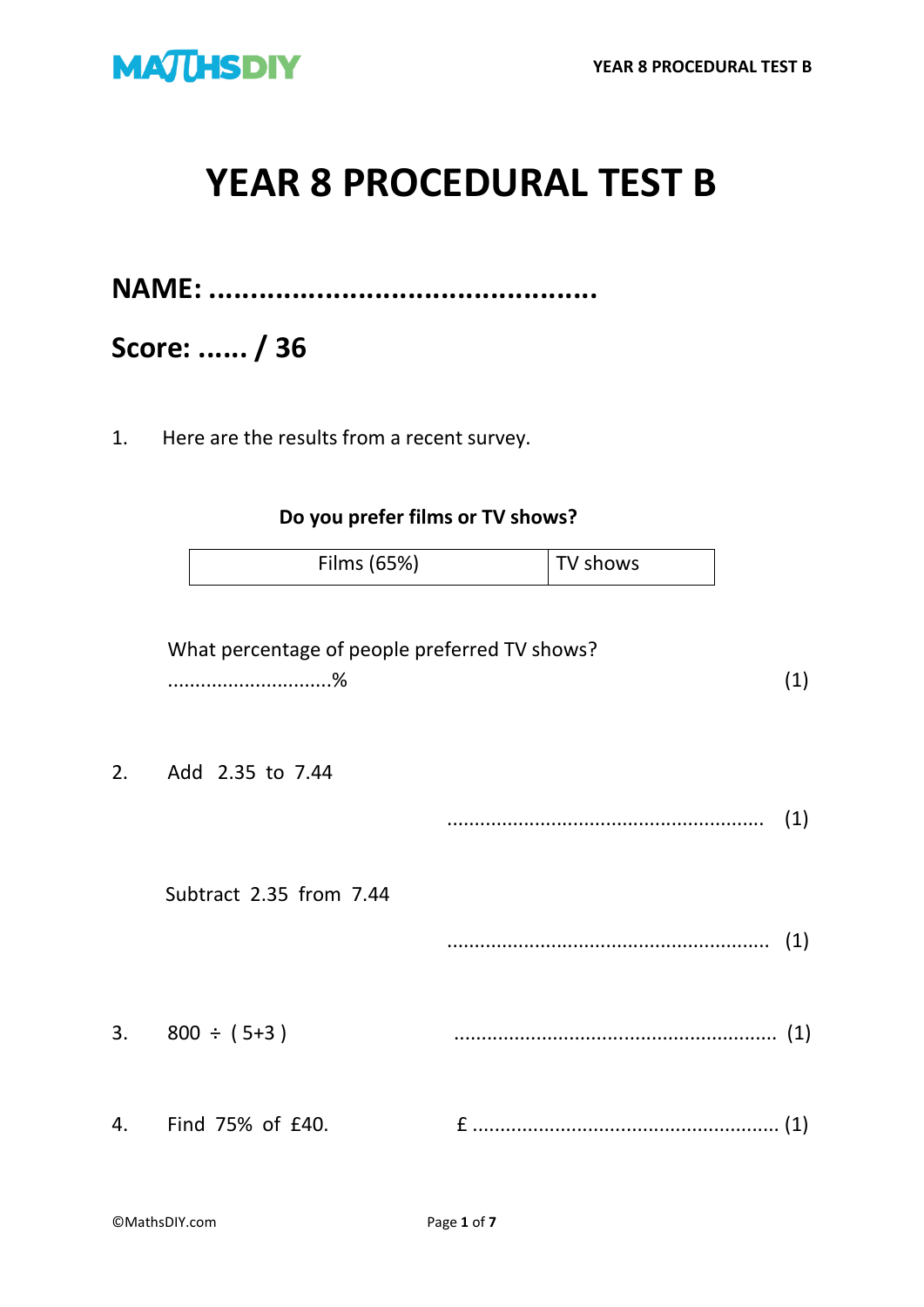

- 5. A bus leaves Swansea at 19:23 and arrives at Newport at 20:52 How many **minutes** long is the journey? ...................... minutes (1)
- 6. 2.4 metres = ........... centimetres (1)
- 7. Work out the greatest number of these rulers you can buy with £10



### **Rulers, £2.35 each**

- .................................. rulers (1) 8. 0.8 × 9 = ............................................ (1)
- 9. Work out  $\frac{6}{7}$ of 140 .......................................... (1)
- 10. The area of a square is  $25 \text{cm}^2$ What is the perimeter? .....................................cm (1)
- 11. Multiply 134 by 31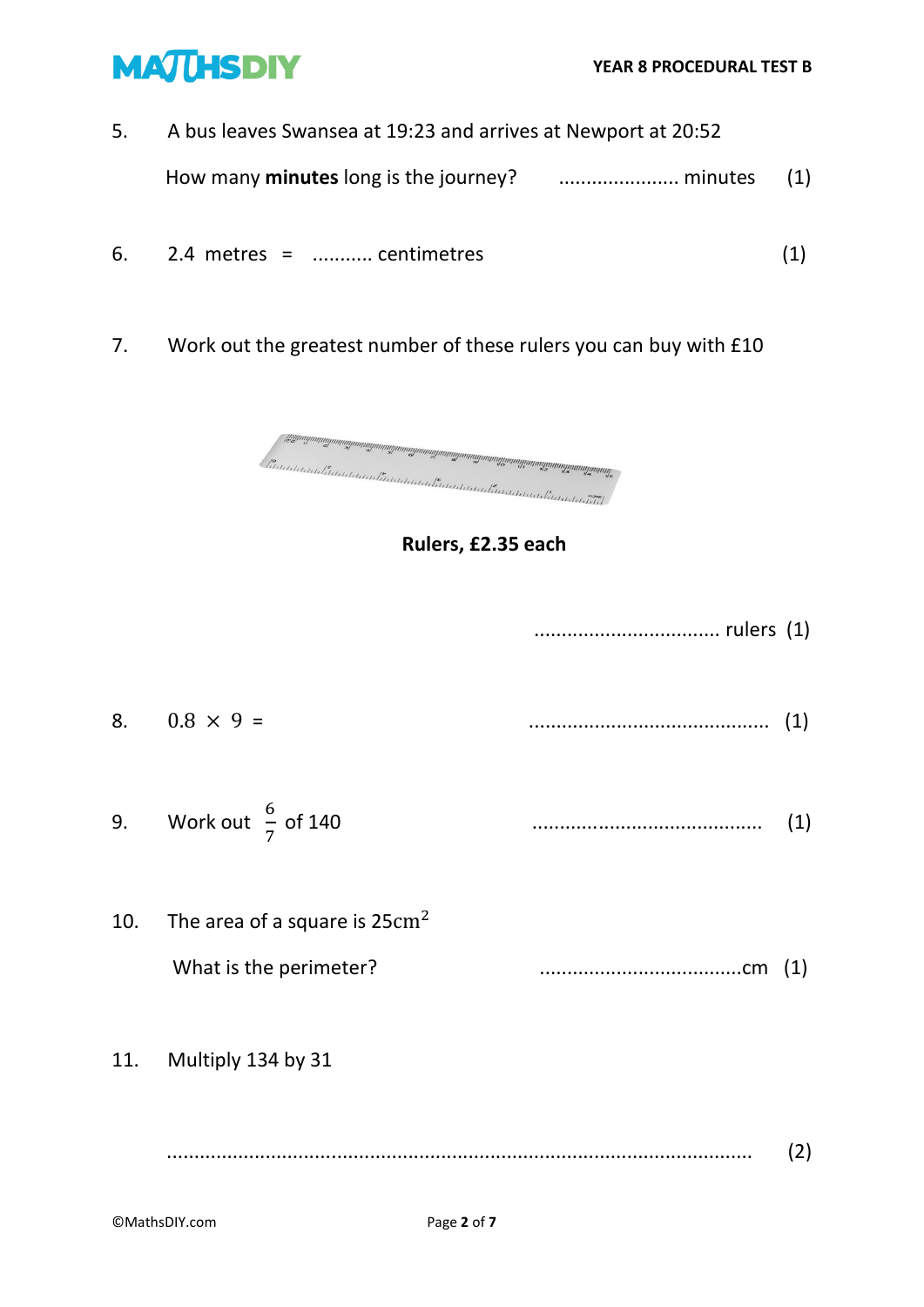## **MATHSDIY**

12.



#### In 2019, about what fraction of people can speak French well?

|             |  |  | $\frac{1}{2}$ $\frac{1}{2}$ $\frac{1}{2}$ $\frac{1}{2}$ $\frac{1}{2}$ $\frac{1}{2}$ $\frac{1}{2}$ $\frac{1}{2}$ $\frac{1}{2}$ $\frac{1}{2}$ $\frac{1}{2}$ $\frac{1}{2}$ $\frac{1}{2}$ $\frac{1}{2}$ $\frac{1}{2}$ $\frac{1}{2}$ $\frac{1}{2}$ $\frac{1}{2}$ $\frac{1}{2}$ $\frac{1}{2}$ $\frac{1}{2}$ $\frac{1}{2}$ |  |
|-------------|--|--|---------------------------------------------------------------------------------------------------------------------------------------------------------------------------------------------------------------------------------------------------------------------------------------------------------------------|--|
| 4 5 6 7 8 9 |  |  |                                                                                                                                                                                                                                                                                                                     |  |

13. These grapes cost £1.80 for 750g.

What is the cost of 1kg of these grapes?



............................................................. (2)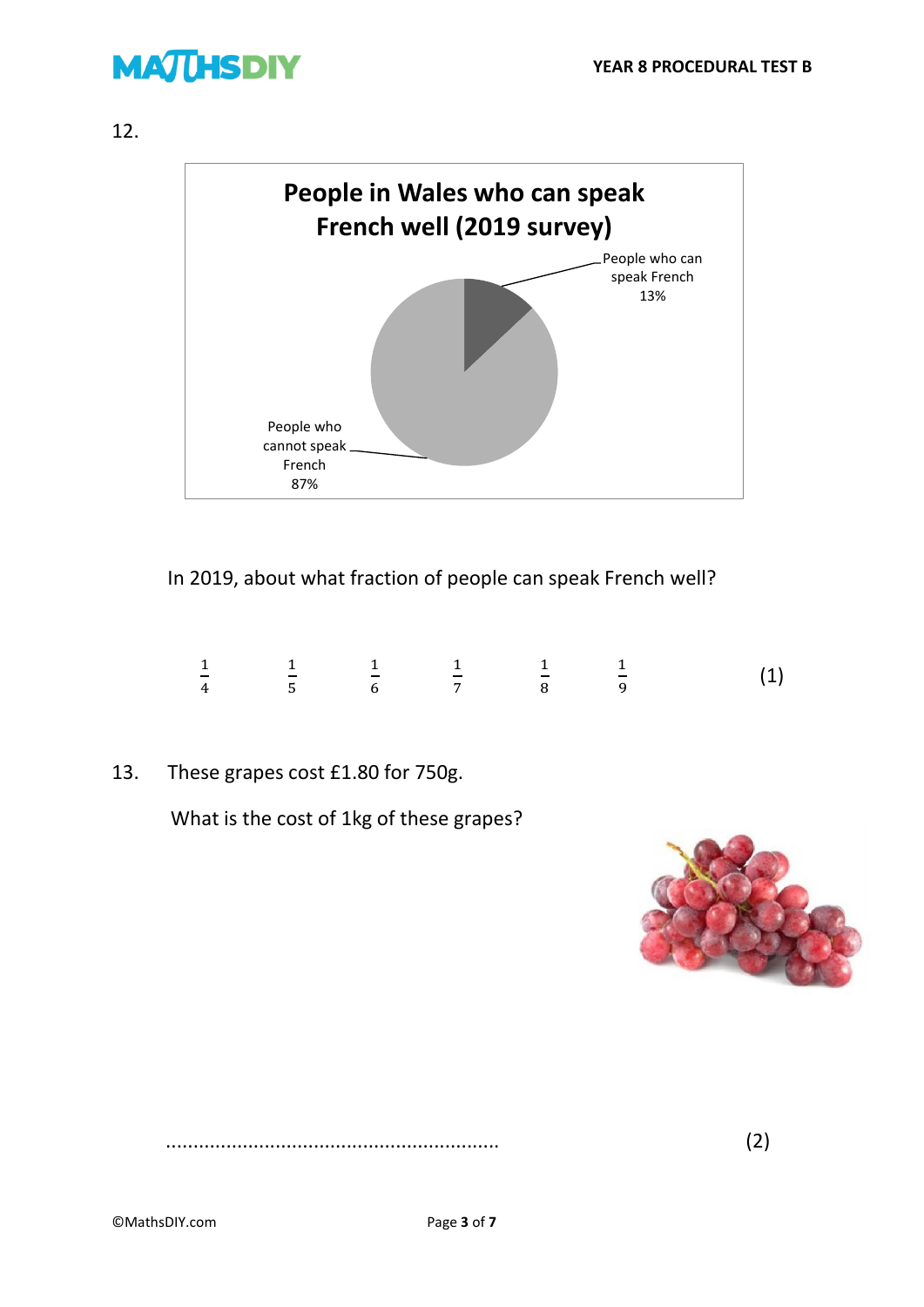## **MATHSDIY**





Use the graph to find the missing temperatures below.



Cake: Cook for 25 minutes at 190<sup>o</sup>C to 200<sup>o</sup>C. Write the missing temperatures to the nearest 25<sup>o</sup>C.





Pizza: Cook for 15 minutes at 425°F to 450°F. Write the missing temperatures to the nearest 10<sup>o</sup>C. Cook for 15 minutes at  $\ldots$ ............<sup>o</sup>C to  $\ldots$ .........<sup>o</sup>C. (1)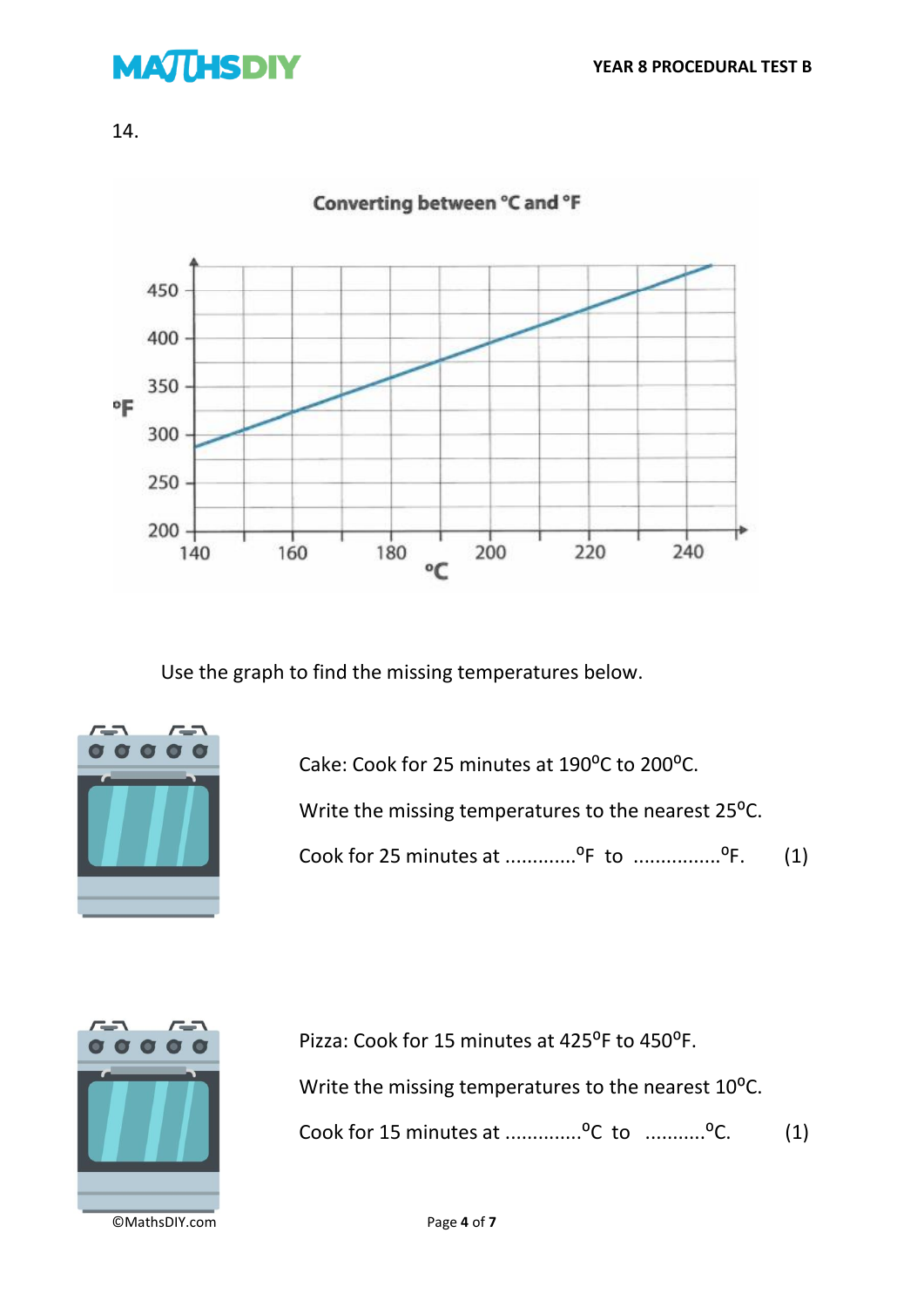

- 15. What number is 5 cubed? ................................ (1)
- 16. Complete both values on this electricity bill.
	- ........................ units at 21.4 p per unit : total £214.00 (1)
		- VAT at 5% of the total = £................ (1)
- 17. Circle the numbers that round to 4000 to **1 significant figure.**

| 4325 | 3943 | 3499 |     |
|------|------|------|-----|
| 3800 | 4999 |      | (1) |

- 18.  $2m^2 = cm^2$ (1)
- 19. Daisy is 114 cm tall. Her father is 1m 90cm tall. Write the ratio of their height in the form  $3 : ...$   $(2)$
- 20. 5 miles is about 8 kilometres.

To the nearest half mile, how many miles is 12 kilometres? (1)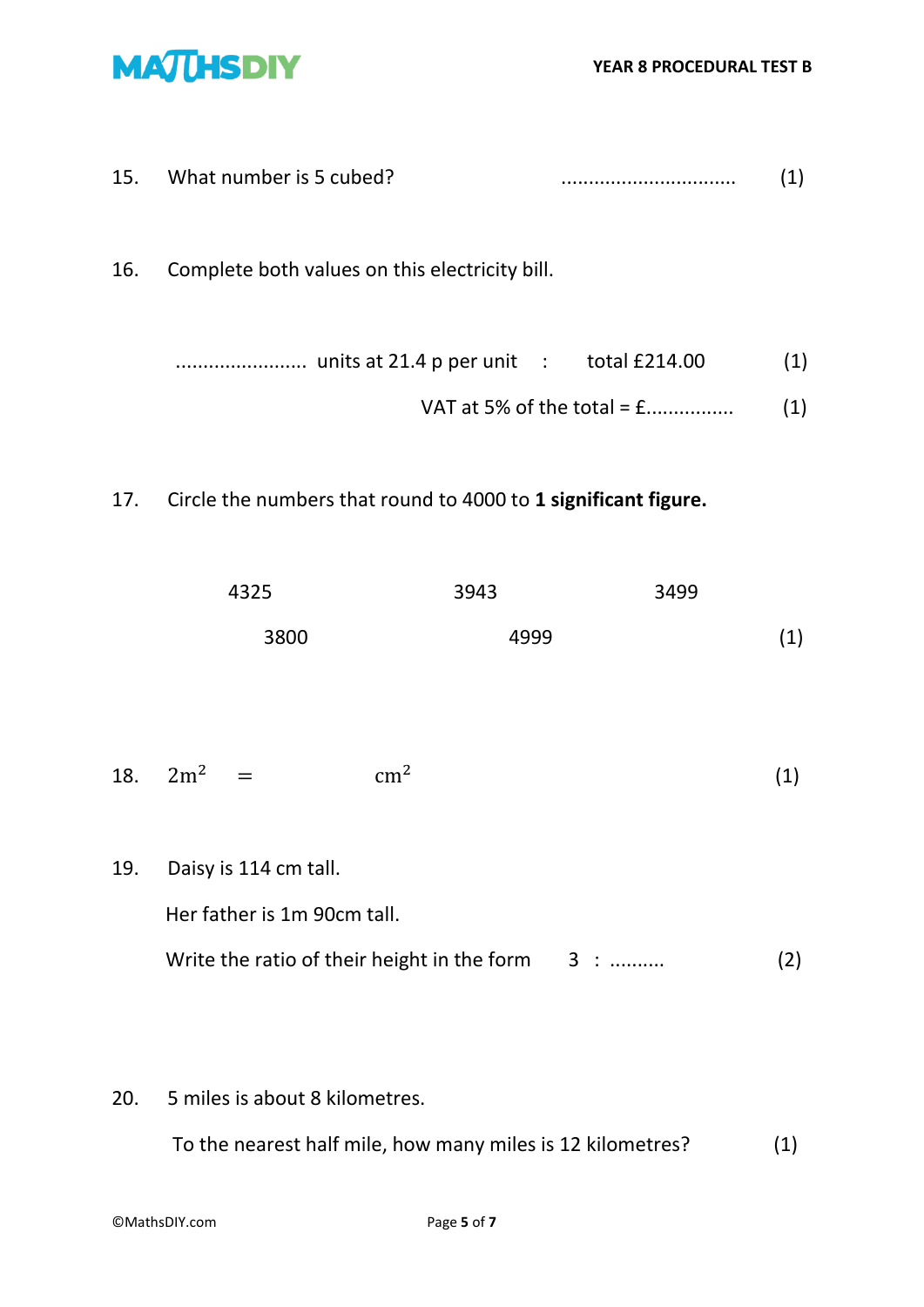

| 21. | Faysal does a time calculation. His calculator shows | 54 |  |
|-----|------------------------------------------------------|----|--|
|     | an answer in minutes.                                |    |  |
|     | How long is this, in minutes and seconds?            |    |  |
|     | 5 minutes and  seconds                               |    |  |
|     |                                                      |    |  |
| 22. | A gardener charges £20 an hour.                      |    |  |

He reduces his prices by 30% for some customers.

What is his reduced price? £ ........................ per hour. (1)

23. Work out  $\frac{1}{4} + \frac{2}{5}$  $rac{2}{5} + \frac{3}{20}$ 20

Write your answer as a fraction in its simplest form.

.......................................................................................... (2)

24. A company makes a new flavouring of crisps.

They plan a large survey to find out if people like them. Tick the question below that best avoids bias (is fairest.)



Are these the best crisps you have had this week?

Everyone that we have asked likes our new crisps. Do you?



On a scale of 1 (poor) to 5 (very good), how would you rate our new crisps?

Which word describes our new crisps? Excellent/ Brilliant/ Good. (1)